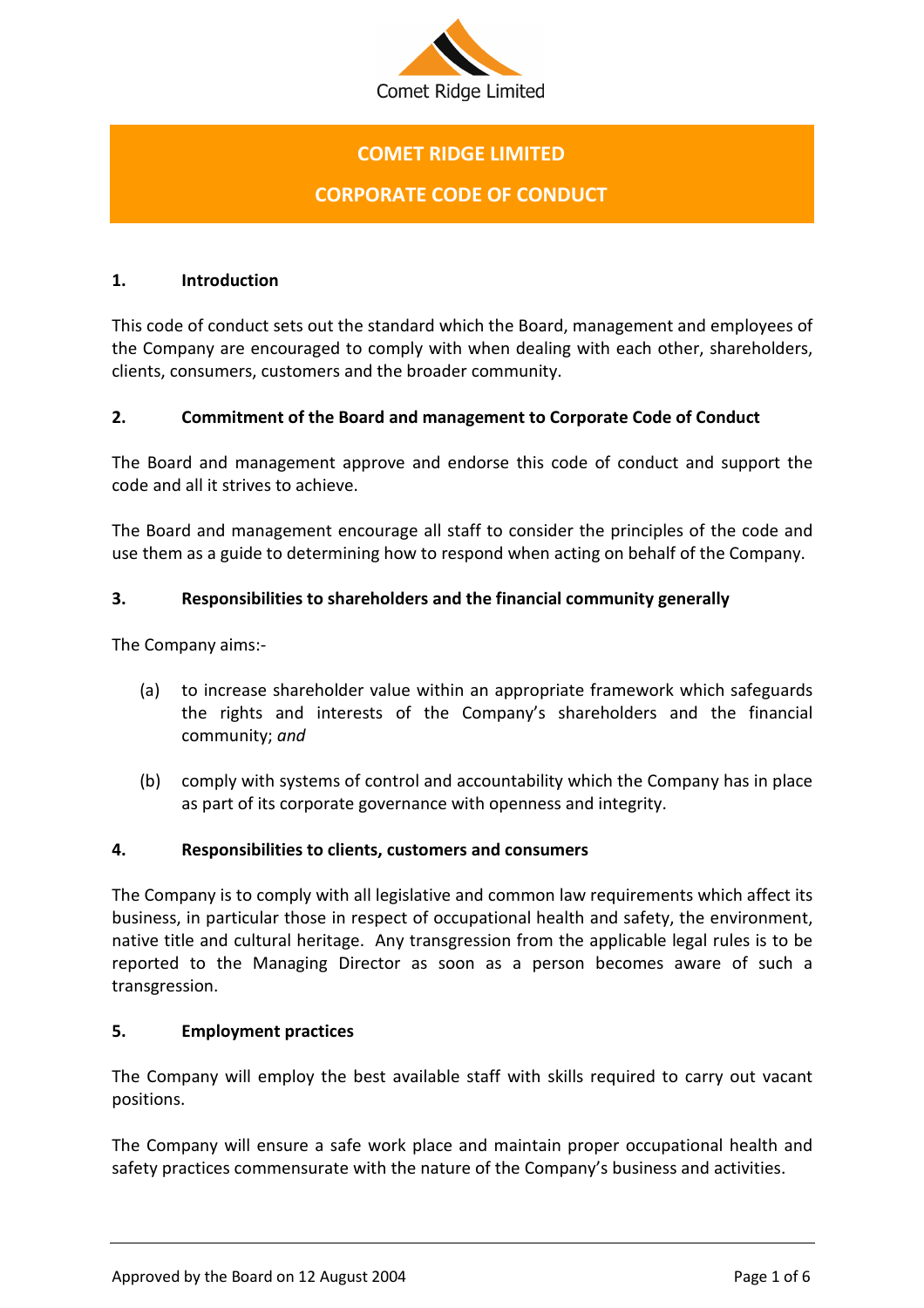#### 6. Responsibility to the community

The Company will recognise, consider and respect environmental issues which arise in relation to the Company's activities and comply with all applicable legal requirements.

#### 7. Responsibility to the individual

The Company recognises and respects the rights of individuals and to the best of its ability will comply with the applicable legal rules regarding privacy, privileges, private and confidential information.

## 8. Obligations relative to fair trading and dealing

The Company will deal with others in a way that is fair and will not engage in deceptive practices.

## 9. Conflicts of interest

The Board, management and employees must not involve themselves in situations where there is a real or apparent conflict interest between them as individuals and the interest of the Company. Where a real or apparent conflict of interest arises the matter should be brought to the attention of the Chairman in the case of a Board member or the Managing Director, the Managing Director in the case of a member of management and a supervisor in the case of an employee, so that it may be considered and dealt with in an appropriate manner for all concerned.

#### 10. Compliance with the code

Any breach of compliance with this code is to be reported directly to the Managing Director or Chairman, as appropriate.

#### 11. Periodic review of code

The Company will monitor compliance with the code periodically by liaising with the Board, management and staff especially in relation to any areas of difficulty which arise from the code and any other ideas or suggestions for improvement of the code. Suggestions for improvements or amendments to the code can be made at any time by providing a written note to the Managing Director.

#### 12. Incorporation of Code of Conduct for Executives

The Code of Conduct for Executives forms part of this Corporate Code of Conduct. It provides as follows:-

All Executives will: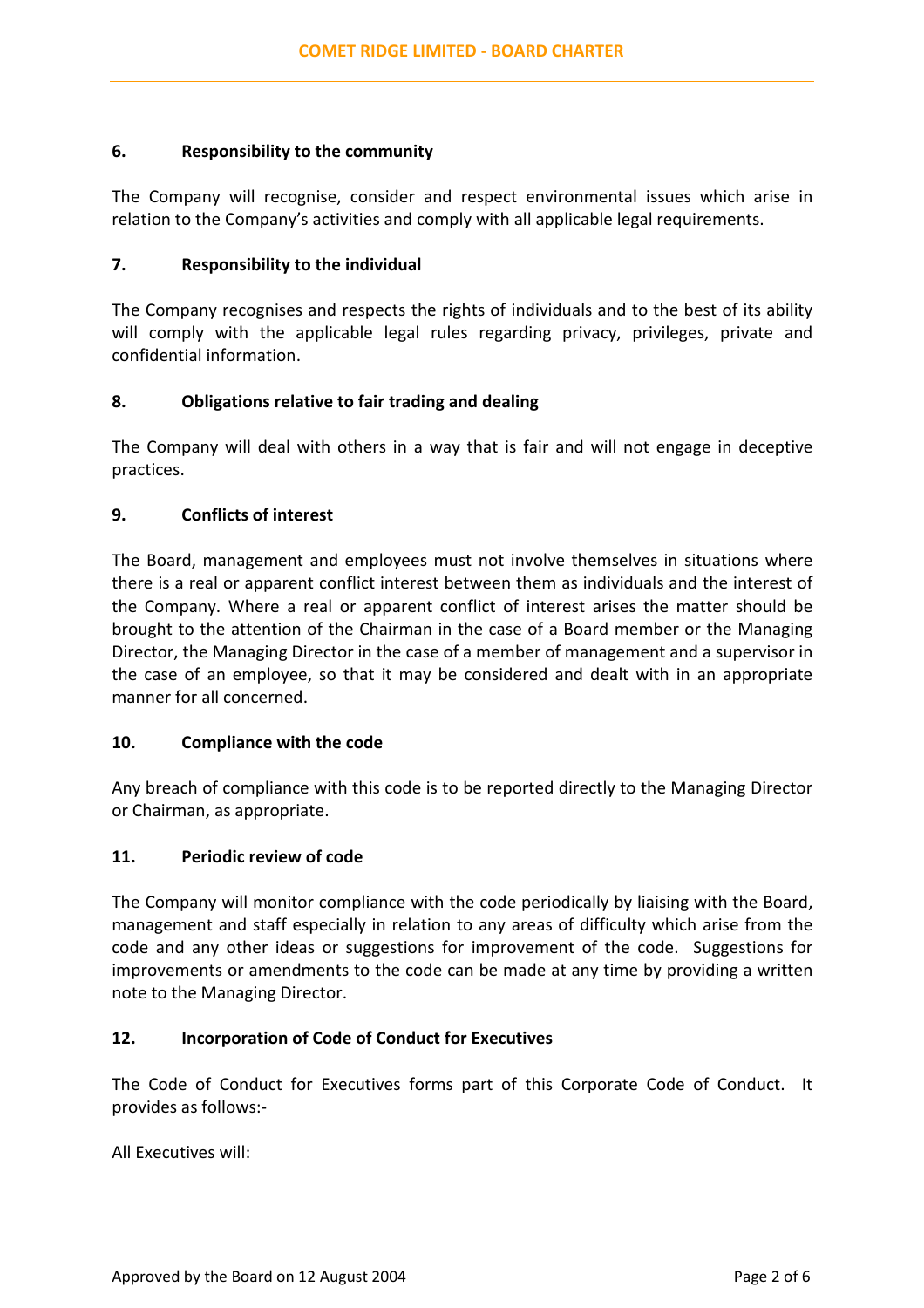- 1. Actively promote the highest standards of ethics and integrity in carrying out their duties for the company;
- 2. Disclose any actual or perceived conflicts of interest of a direct or indirect nature of which they become aware and which they believe could compromise in any way the reputation or performance of the Company;
- 3. Respect confidentiality of all information of a confidential nature which is acquired in the course of the Company's business and not disclose or make improper use of such confidential information to any person unless specific authorisation is given for disclosure or disclosure is legally mandated;
- 4. Deal with the Company's customers, suppliers, competitors and each other with the highest level of honesty, fairness and integrity and to observe the rule and spirit of the legal and regulatory environment in which the Company operates;
- 5. Protect the assets of the Company to ensure availability for legitimate business purposes and ensure all corporate opportunities are enjoyed by the Company and that no property, information or position belonging to the Company or opportunity arising from these are used for personal gain or to compete with the Company;
- 6. Report any breach of this code of conduct to the Chairman, who will treat reports made in good faith of such violations with respect and in confidence; and
- 7. This code of conduct is in addition to the Corporate Code of Conduct which has been adopted by the Board of the Company.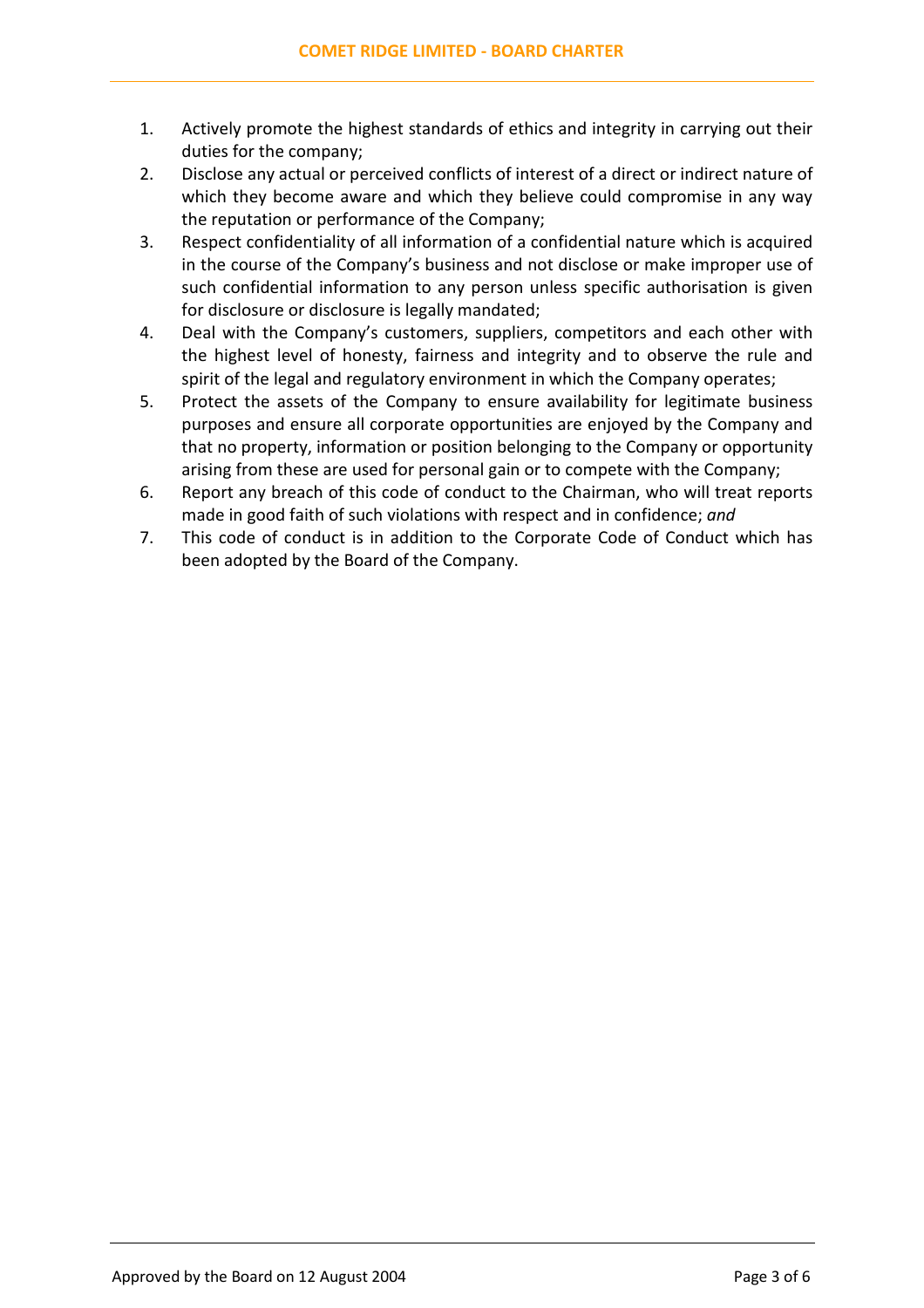#### TEN ESSENTIAL CORPORATE GOVERNANCE PRINCIPLES AND BEST PRACTICE RECOMMENDATIONS.

Principle 1: Lay solid foundations for management and oversight Recognise and publish the respective roles and responsibilities of board and management

Recommendation 1.1: A Formalise and disclose the functions reserved to the board and those delegated to management

B Formalise Directors appointments, in writing

Principle 2: Structure the board to add value Have a board of effective composition, size and commitment to adequately discharge its responsibilities and duties

| <b>Recommendation 2.1:</b> | A majority of the board should be independent directors.                                              |
|----------------------------|-------------------------------------------------------------------------------------------------------|
| <b>Recommendation 2.2:</b> | The chairperson should be an independent director.                                                    |
| <b>Recommendation 2.3:</b> | The roles of the chairperson and Managing Director should<br>not be exercised by the same individual. |
| <b>Recommendation 2.4:</b> | The Board should establish a nomination committee.                                                    |
| <b>Recommendation 2.5:</b> | Provide the information indicated in Guide to Reporting on                                            |
|                            | Principle 2.                                                                                          |

| <b>Principle 3: Promote ethical and responsible decision making</b> |
|---------------------------------------------------------------------|
| Actively promote ethical and responsible decision making            |

| <b>Recommendation 3.1:</b> | Establish a code of conduct to guide the directors, the chief<br>executive officer (or equivalent), the chief financial officer<br>(or equivalent) and any other key executives as to:- |
|----------------------------|-----------------------------------------------------------------------------------------------------------------------------------------------------------------------------------------|
|                            | the practices necessary to maintain confidence in<br>3.1.1<br>the company's integrity                                                                                                   |
|                            | the responsibility and accountability of individuals<br>3.1.2<br>for reporting and investigating reports of unethical<br>practices.                                                     |
| <b>Recommendation 3.2:</b> | policy concerning trading in<br>Disclose the<br>company<br>securities by Directors, officers and employees.                                                                             |
| <b>Recommendation 3.3:</b> | Provide the information indicated in Guide to reporting on<br>Principle 3.                                                                                                              |

Principle 4: Safeguard integrity in financial reporting

Have a structure to independently verify and safeguard the integrity of the Company's financial reporting

Recommendation 4.1: Require the chief executive officer (or equivalent) and the chief financial officer (or equivalent) to state in writing to the board that the company's financial reports present a true and fair view, in all material respects, of the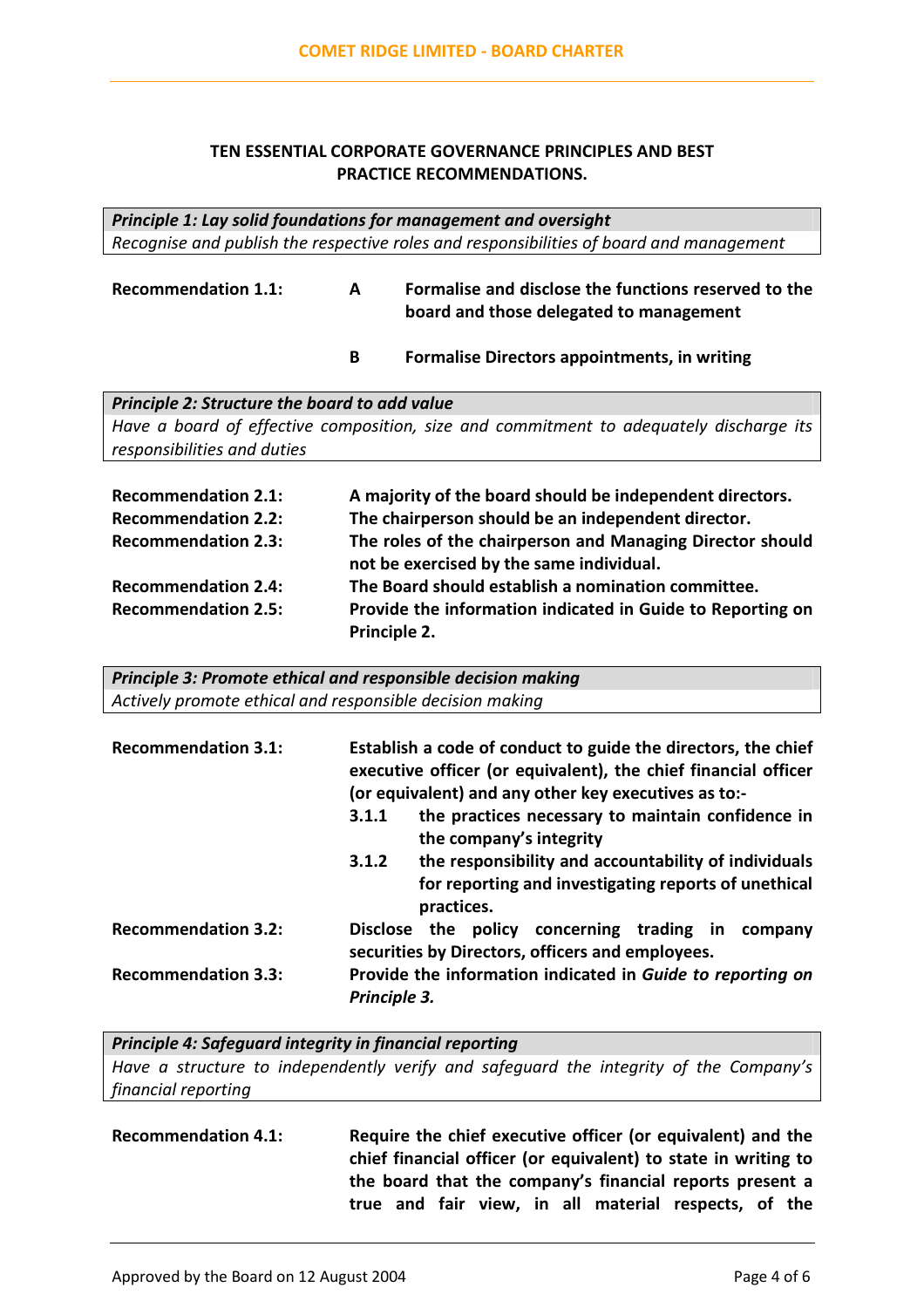|                            | company's financial condition and operational results and<br>are in accordance with relevant accounting standards. |  |  |
|----------------------------|--------------------------------------------------------------------------------------------------------------------|--|--|
| <b>Recommendation 4.2:</b> | The board should establish an audit committee.                                                                     |  |  |
| <b>Recommendation 4.3:</b> | Structure the audit committee so that it consists of:-                                                             |  |  |
|                            | only non-executive directors<br>٠                                                                                  |  |  |
|                            | a majority of independent directors<br>٠                                                                           |  |  |
|                            | independent chairperson,<br>who<br>not<br><b>is</b><br>$\bullet$<br>an<br>chairperson to the board                 |  |  |
|                            | at least three members.<br>$\bullet$                                                                               |  |  |
| <b>Recommendation 4.4:</b> | The audit committee should have a formal charter.                                                                  |  |  |
| <b>Recommendation 4.5:</b> | Provide the information indicated in Guide to reporting on<br>Principal 4.                                         |  |  |

Principle 5: Make timely and balanced disclosure Promote timely and balanced disclosure of all material matters concerning the Company

| <b>Recommendation 5.1:</b> | Establish written policies and procedures designed to                                          |
|----------------------------|------------------------------------------------------------------------------------------------|
|                            | ensure compliance with ASX Listing Rule disclosure                                             |
|                            | requirements and to ensure accountability at a senior<br>management level for that compliance. |
| <b>Recommendation 5.2:</b> | Provide the information indicated in Guide to reporting on                                     |
|                            | Principle 5.                                                                                   |

Principle 6: Respect the rights of shareholders Respect the rights of shareholders and facilitate the effective exercise of those rights

| <b>Recommendation 6.1:</b> | Design and disclose a communications strategy to promote<br>effective communication with shareholders and encourage<br>effective participation at general meetings.                                                 |
|----------------------------|---------------------------------------------------------------------------------------------------------------------------------------------------------------------------------------------------------------------|
| <b>Recommendation 6.2:</b> | Request the external auditor to attend the annual general<br>meeting and be available to answer shareholder questions<br>about the conduct of the audit and the preparation and<br>content of the auditor's report. |

Principle 7: Recognise and Manage risk Establish a sound system of risk oversight and management and internal control

| <b>Recommendation 7.1:</b> |                                                                                                                                               |  |                                |  | The board or appropriate board committee should<br>establish policies on risk oversight and management.                                                                                                                              |  |
|----------------------------|-----------------------------------------------------------------------------------------------------------------------------------------------|--|--------------------------------|--|--------------------------------------------------------------------------------------------------------------------------------------------------------------------------------------------------------------------------------------|--|
| <b>Recommendation 7.2:</b> | The chief executive officer (or equivalent) and the chief<br>financial officer (or equivalent) should state to the board in<br>writing that:- |  |                                |  |                                                                                                                                                                                                                                      |  |
|                            | 7.2.1                                                                                                                                         |  | policies adopted by the board; |  | The statement given in accordance with best<br>practice recommendation 4.1 (the integrity of<br>financial statements) is founded on a sound<br>system of risk management and internal<br>compliance and control which implements the |  |